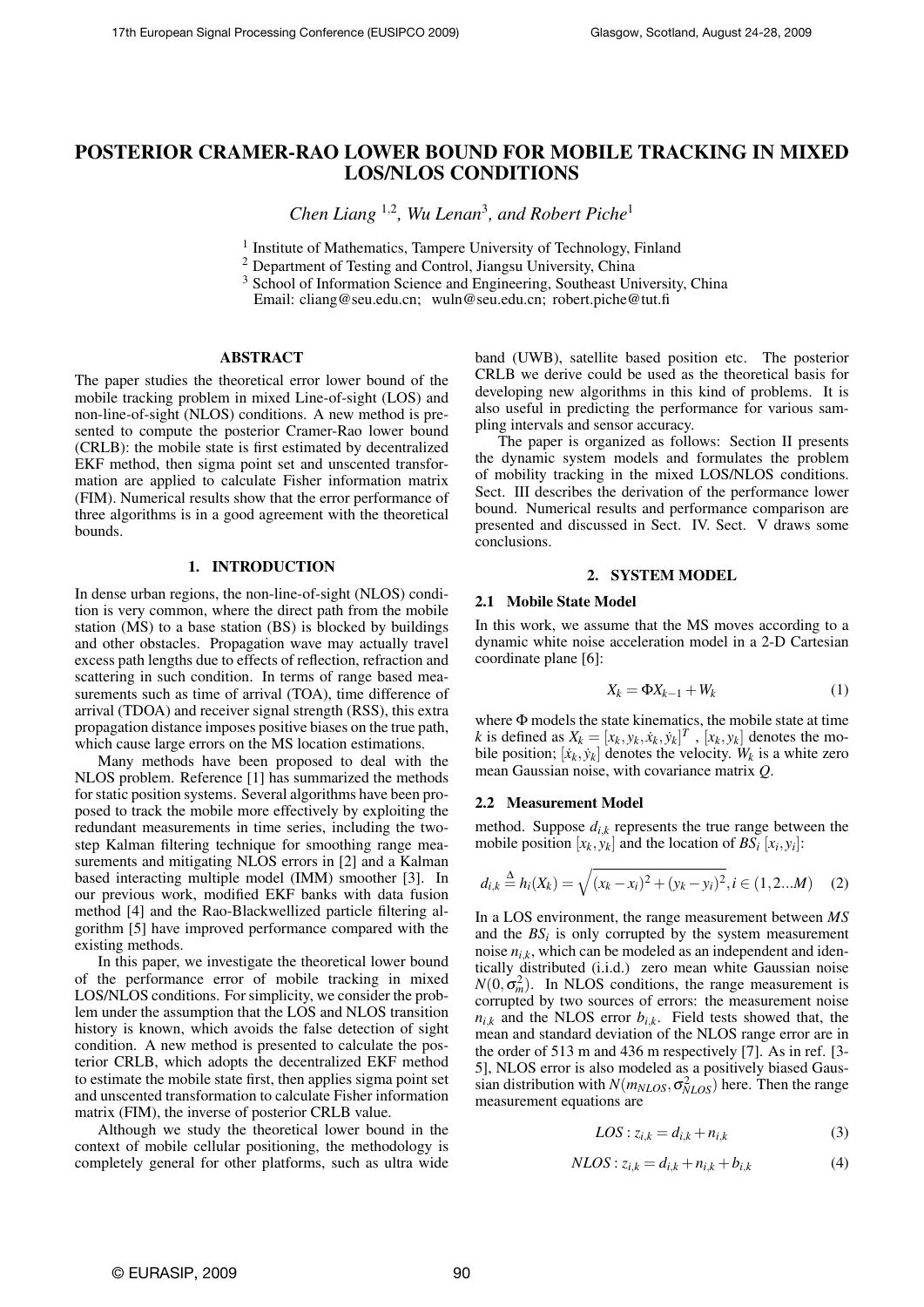We introduce a variable  $s_{i,k} \in \mathscr{S} \triangleq \{0,1\}$  to represent LOS/NLOS condition between  $MS$  and the  $BS_i$  at the time instant *k*, with  $s_{i,k} = 0$  for LOS and  $s_{i,k} = 1$  for NLOS. Eq. (3) and (4) can be further transformed to:

$$
z_{i,k} = d_{i,k} + m(s_{i,k}) + R(s_{i,k}) \cdot v_{i,k}, \quad s_{i,k} \in \mathcal{S}
$$
 (5)

where  $v_{i,k}$  is the normalized i.i.d. zero mean white Gaussian noise and

$$
m(s_{i,k}) = \begin{cases} 0, & if \ s_{i,k} = 0 \\ m_{NLOS}, & if \ s_{i,k} = 1 \end{cases}
$$
 (6)

$$
R(s_{i,k}) = \begin{cases} \n\sigma_m, & \text{if } s_{i,k} = 0 \\
\sqrt{\sigma_m^2 + \sigma_{NLOS}^2}, & \text{if } s_{i,k} = 1\n\end{cases} \tag{7}
$$

Field measurements have shown a dynamic transition between LOS and NLOS conditions in typical cellular communication environments [8]. Thus, the transitions between the two-state sight condition variable  $s_{i,k}$  can be further assumed as a first-order Markov chain with initial probability vector  $\pi_i$  and transition probability matrix  $A_i$ :  $s_{i,k} \sim MC(\pi^i, A^i)$  [3-5]. Note that the *M* sight conditions are assumed as i.i.d. first-order Markov chains for the independence of the BSs.

Denote the total observation sequence up to time *k* as  $\mathbf{Z}_{1:k}$ , where  $\mathbf{Z}_k \triangleq [z_{1,k}, z_{2,k}, ..., z_{M,k}]^T$ , the corresponding discrete sight condition sequence  $S_{1:k}$ , where  $S_k \triangleq$  $[s_{1,k}, s_{2,k},...,s_{M,k}]^T$  and the continuous state sequence  $\ddot{X}_{1:k}$ . The problem of mobile positioning in mixed LOS/NLOS conditions is to infer the current mobile state  $X_{1:k}$  from the observation  $\mathbf{Z}_{1:k}$ , which corresponds to compute the marginal posterior  $p(X_{1:k} / \mathbf{Z}_{1:k})$  or the joint posterior  $p(X_{1:k},\mathbf{S}_{1:k}/\mathbf{Z}_{1:k}).$ 

The optimal Bayesian solution to the problem, unfortunately, cannot be computed analytically, because the measurement equation is nonlinear. Moreover, the required density  $p(X_{1:k}/\mathbf{Z}_{1:k})$  is a mixture density with the number of components growing exponentially with time, which involves high-dimensional integrals and is prohibitive to compute. Several suboptimal solutions have been proposed, in which different approximation methods have been applied [3-5]. However, in dealing with approximations, a lower bound of performance should be derived, so as to predict the best achievable performance before running the algorithms and assess the level of approximation introduced by a particular algorithm.

Section III presents the derivation of the performance lower bound in detail. Also a new method is proposed to calculate the posterior CRLB with relatively low computation complexity.

#### 3. POSTERIOR CRLB

Let  $\hat{X}_k$  be an unbiased estimator of the state vector  $X_k$ , based on the set of measurements  $\mathbf{Z}_{1:k}$ . Then, the estimate covariance  $P_k$  is bounded by the P-CRLB  $J_k^{-1}$ :

$$
P_k = E\{[\hat{X}_k - X_k][\hat{X}_k - X_k]^T\} \ge J_k^{-1}
$$
 (8)

where  $J_k$  is the posterior Fisher information matrix (FIM):

$$
J_k = E\{-\nabla_{X_k}\nabla_{X_k}^T \log p(X_k, \mathbf{Z}_k)\}\tag{9}
$$

and  $\nabla_{X_k}$  is the first-order partial derivative operator with respect to  $X_k$ .

Tichavsky et al [9] show that the FIM  $J_k$  can be recursively calculated as

$$
J_{k+1} = D_k^{22} - D_k^{21} (J_k + D_k^{11})^{-1} D_k^{12}
$$
 (10)

where

$$
D_k^{11} = E\{-\nabla_{X_k} \nabla_{X_k}^T \log p(X_{k+1} | X_k)\}\
$$
 (11)

$$
D_k^{12} = [D_k^{21}]^T
$$
  
=  $E\{-\nabla_{X_k}\nabla_{X_{k+1}}^T \log p(X_{k+1} | X_k)\}\$  (12)

$$
D_k^{22} = E\{-\nabla_{X_{k+1}} \nabla_{X_{k+1}}^T \log p(X_{k+1} | X_k)\}\n+ E\{-\nabla_{X_{k+1}} \nabla_{X_{k+1}}^T \log p(\mathbf{Z}_{k+1} | X_{k+1})\}\n= D_k^{22,a} + D_k^{22,b}
$$
\n(13)

We initialize the recursion of Equ. (10) with

$$
J_0 = E\{-\nabla_{X_0}\nabla_{X_0}^T \log p(X_0)\}\tag{14}
$$

For the case of the linear dynamic Gaussian white noise acceleration state model in Equ.(1), the Equation (11-13) can be simplified as :

$$
D_k^{11} = \Phi^T Q^{-1} \Phi \tag{15}
$$

$$
D_k^{12} = (D_k^{21})^T = -\Phi^T Q^{-1}
$$
 (16)

$$
D_k^{22} = Q^{-1} + D_k^{22,b} \tag{17}
$$

Substitute Equ. (15)-(17) into Equ. (10) and apply the matrix inversion lemma, we get:

$$
J_{k+1} = (Q + \Phi J_k^{-1} \Phi^T)^{-1} + D_k^{22,b} \tag{18}
$$

The expectation  $D_k^{2,1,b}$  $\frac{f^{22,0}}{k}$  relates to nonlinear measurement equation, thus has no analytically closed-form results. Monte Carlo random sampling approach could be used to circumvent the difficulty by converting the above integrals to summations [10]. Considering that the mobile state can be approximately estimated using decentralized EKF method, we propose a new method using sigma point set and unscented transformation, a deterministically sampling method with relatively low computation complexity.

Using linearization approximation,  $D_k^{22,b}$  $\int_{k}^{22, b}$  can be further computed as

$$
D_{k}^{22,b} = \frac{1}{2}E\{\nabla_{X_{k+1}}\nabla_{X_{k+1}}^{T}\{[\mathbf{Z}_{k+1}-\mathbf{h}(X_{k+1})-\mathbf{m}(\mathbf{S}_{k+1})]^T\Sigma_{k+1}^{-1}\}\n[\mathbf{Z}_{k+1}-\mathbf{h}(X_{k+1})-\mathbf{m}(\mathbf{S}_{k+1})]\}\} = E\{H_{k+1}^T\Sigma_{k+1}^{-1}H_{k+1}\}\n\tag{19}
$$

where  $H_{k+1} =$  $H_{1,k+1}...$ , $H_{M,k+1}$ <sup>T</sup> and  $H_{i,k+1} = \frac{\partial h_i(X_{k+1})}{\partial X_{i+1}}$  $\frac{n_i(X_{k+1})}{\partial X_{k+1}}$ .  $\Sigma_{k+1}$  denotes the measurement covariance matrix, and the subscript  $k + 1$  represents the time varying LOS or NLOS sight conditions. Let

$$
\Lambda_k^{22,b} \stackrel{\Delta}{=} H_{k+1}^T \Sigma_{k+1}^{-1} H_{k+1}
$$
 (20)

then Equ. (19) can be simplified as

$$
D_k^{22,b} = E\{\Lambda_k^{22,b}\} = \int \Lambda_k^{22,b} dp(X_{k+1})
$$
 (21)

Under the assumption that the LOS and NLOS condition between MS and each BS is known during the whole MS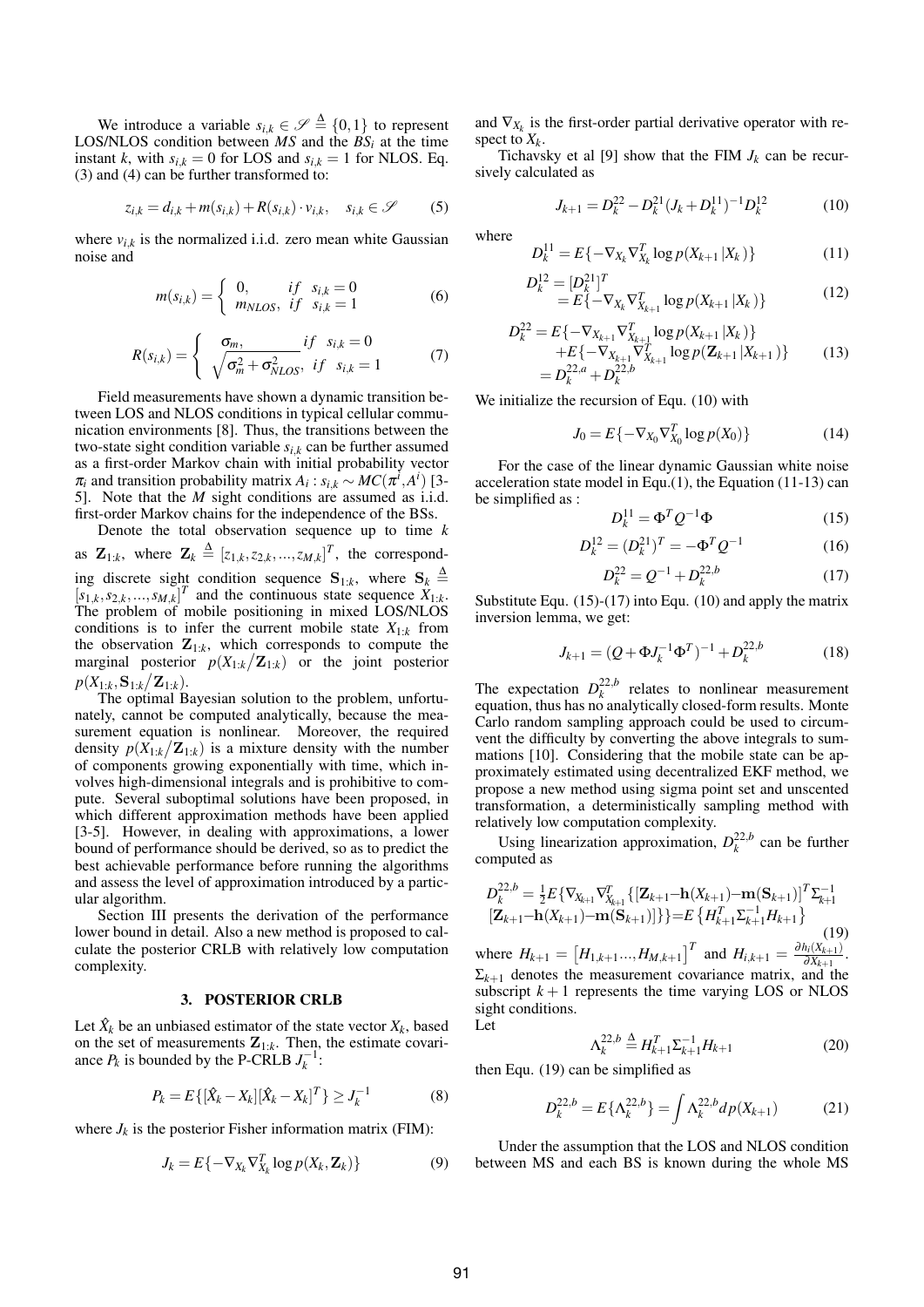trajectory, the density  $p(X_k/\mathbf{Z}_k)$  conforms to Gaussian distribution. Since the time varying LOS and NLOS conditions have different mean and variance, we apply the decentralized EKF method to compute the  $p(X_k/\mathbb{Z}_k)$  approximately. The mean matrix  $\hat{X}_k$  is :

$$
\hat{X}_k = \hat{X}_{k/k-1} + \sum_{i=1}^{M} K_{i,k}(z_{i,k} - \hat{z}_{i,k/k-1})
$$
 (22)

in which,

$$
\hat{z}_{i,k/k-1} = h_i(\hat{X}_{k/k-1}) + m(s_{i,k})
$$
\n(23)

the Kalman gain:

$$
K_{i,k} = \hat{P}_{i,k} H_{i,k}^T R(s_{i,k})^{-2}
$$
 (24)

$$
\hat{P}_{i,k} = \left[\hat{P}_{k/k-1}^{-1} + H_{i,k}^T R(s_{i,k})^{-2} H_{i,k}\right]^{-1} \tag{25}
$$

And the covariance matrix  $\hat{P}_k$  is :

$$
\hat{P}_k = [\hat{P}_{k/k-1}^{-1} + \sum_{i=1}^{M} H_{i,k}^T R(s_{i,k})^{-2} H_{i,k}]^{-1}
$$
(26)

Assume a  $n_x$  dimension motion state variable  $X_k$  is estimated with mean  $\hat{X}_k$  and covariance  $\hat{P}_k$ . To calculate the statistics of  $D_k^{2,2,b}$  $\frac{22}{k}$ , we use unscented transformation method as follows: First, a set of  $2n_x + 1$  sigma points  $SS_k^{(j)} =$  $W_k^{(j)}$  $\chi_k^{(j)}, X_k^{(j)}$  $\left\{\begin{matrix}x\\k\end{matrix}\right\}$  can be deterministically sampled from the multivariate Gaussian distribution  $X_k^{(j)} \sim N(\hat{X}_k, \hat{P}_k)$ . A symmetric set of sigma points can be generated according to the following requirements:

• 
$$
j = 0
$$
  
\n
$$
X_{k}^{(0)} = \hat{X}_{k}
$$
\n
$$
W_{k}^{(0)} = \kappa/(n_{x} + \kappa)
$$
\n•  $j = 1, ..., n_{x}$   
\n
$$
X_{k}^{(j)} = \hat{X}_{k} + \left(\sqrt{(n_{x} + \kappa)\hat{P}_{k}}\right)_{j}
$$
\n
$$
W_{k}^{(j)} = 1/\{2(n_{x} + \kappa)\}
$$
\n•  $j = n_{x} + 1, ..., 2n_{x}$ 

$$
X_k^{(j)} = \hat{X}_k - \left(\sqrt{(n_x + \kappa)\hat{P}_k}\right)_{j-n_x}
$$
  

$$
W_k^{(j)} = 1/\{2(n_x + \kappa)\}\
$$

where  $\kappa$  is a scaling parameter and (  $(n_x + \kappa)\hat{P}_k$ )<sub>*j*</sub> is the *j*th column of the matrix square root of  $(n_x + \kappa)\hat{P}_k$ .  $W_k^{(j)}$ *k* is the weight associated with *j*th point, which satisfies  $\sum_{i=0}^{2n_x} W_k^{(j)} = 1$ . Substituting  $X_k^{(j)}$  $\lambda_k^{(j)}$  into (20),  $\Lambda_{k-1}^{22,b(j)}$  $\frac{22}{k-1}$  can be calculated. Then, the expectation  $D_{k-1}^{22,b}$  $\frac{22}{k-1}$  can be computed as:

$$
D_{k-1}^{22,b} = \sum_{j=0}^{2n_x} \Lambda_{k-1}^{22,b(j)} W_k^{(j)}.
$$
 (28)

A detailed scheme of computing the P-CRLB is given below.

# Iteratively compute the Posterior CRLB

# I. *Initialization*:

 $k$ =0, Set { $\hat{X}_0, \hat{P}_0$ };

- II. *Recursive estimation*: *for k*=1,2,...,
- 1) Predict the mean and covariance of mobile state  $\hat{X}_{k/k-1} = \Phi \hat{X}_{k-1}$

$$
\hat{P}_{k/k-1} = \Phi \hat{P}_{k-1} \Phi^T + Q
$$

- 2) For  $i = 1, ..., M$ ,  $s_{i,k} = 0$  and 1
- 2.1) Predict the measurements according to known sight conditions (LOS or NLOS) according to (23)
- 2.2) Compute Kalman gain according to (24)(25)
- 3) Update the  $\{\hat{X}_k, \hat{P}_k\}$  using decentralized EKF method according to  $(22)(26)$
- 4) deterministically choose a set of  $2n_x + 1$  sigma points  $SS_k^{(j)} = \left\{W_k^{(j)}\right\}$  $X_k^{(j)}, X_k^{(j)}$  $\left\{\begin{array}{l}\text{x}(t) \\ \text{y}(t)\end{array}\right\}$  according to (27)
- 5) Compute the  $\Lambda_{k-1}^{22, b(j)} = g(X_k^{(j)})$  $f_k^{(J)}$  according to (20) and estimate the expectation according to (28)
- 6) Update  $J_k$  according to (18)
- 7) The position MSE bound is then  $\mathbf{u}$

*locationP*−*CRLB* =  $J_k^{-1}(1,1) + J_k^{-1}(2,2),$ where,  $J_k^{-1}(1,1)$  and  $J_k^{-1}(2,2)$  are the bounds on the MSE corresponding to  $x_k$  and  $y_k$  respectively.

Symmetric sigma point set and unscented transformation method is known to compute the projected mean and covariance to the second order accuracy [11]. Thus, based on the approximately estimation of the mobile state, and the deterministic sampling method using sigma point set and unscented transformation, the PCRLB can be effectively calculated.

#### 4. NUMERICAL RESULTS

The mobile trajectories are generated according to the motion model described in Section II.A. The MS is assumed to receive the signals from only three BSs all the time. Thus, during the mobile tracking, *M* is known and fixed. The random acceleration variance  $\sigma_x^2$ ,  $\sigma_y^2$  are both chosen to 0.5 m/s<sup>2</sup>. The simulated trajectory has  $L = 1600$  time samples, and the sample interval  $\Delta t = 0.5$  s. The simulated measurement data are generated by adding the measurement noise and the NLOS noise to the true distance from MS to each BS. The measurement noise is assumed to be a white random variable with zero mean and standard deviation  $\sigma_m = 150$  m, whereas the NLOS measurement noise is also assumed to be a white random variable but with positive mean  $m_{NLOS} = 513$  m and standard deviation  $\sigma_{NLOS} = 409$  m [2-5]. The initial estimation of the mode probability are set to  $p(s_{i,0}) = p(s_{i,1}) = 0.5$ for  $i = 1$  to 3. The mode transition probability is chosen by  $p_0 = p_1 = 0.85$ . The LOS or NLOS mode between the MS with each BS is generated by sampling from the transition probability of the Markov chain, and is changed every 200 samples in each transition case [2-5].

We compare the posterior CRLB with the performance of the IMM-KF smoother [3], the modified EKF banks [4] and the improved Rao-Blackwellized particle filtering method [5]. The sight condition is assumed to be known when computing the posterior CRLB. Table 1 shows one realization of the actual sight condition used in the simulation with ev-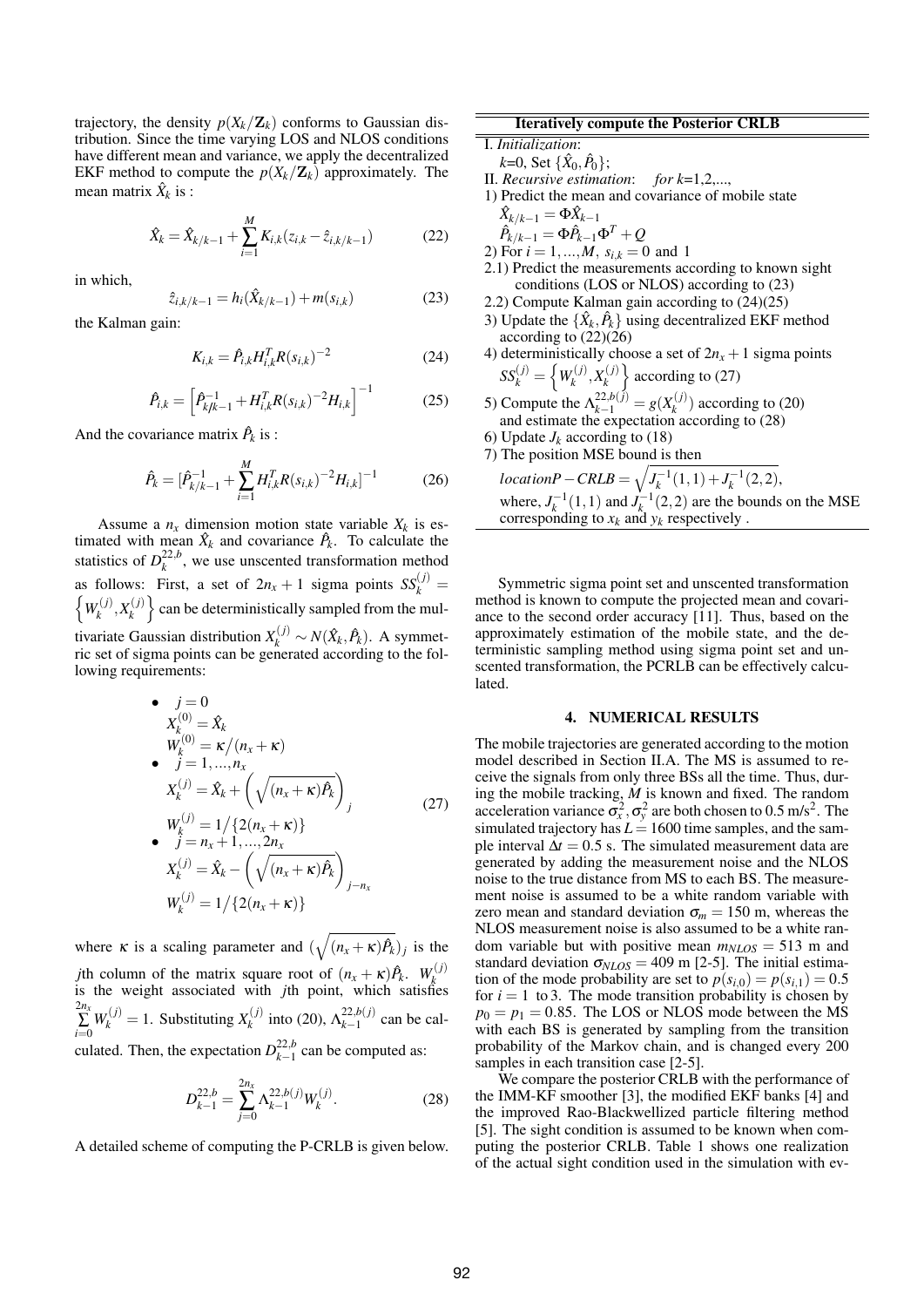Table 1: Actual sight condition during the whole trajectory with 200 samples in each transition.  $(s_{i,k} = 0 \text{ for LOS and})$  $s_{i,k} = 1$  for NLOS)

| T(K       |  |  |  |  |
|-----------|--|--|--|--|
| $s_{1,k}$ |  |  |  |  |
| $s_{2,k}$ |  |  |  |  |
| $s_{3}$   |  |  |  |  |

ery 200 samples in one time period of  $T(k)$ . 100 particles are used in the improved Rao-Blackwellized particle filtering method. All the simulation results are obtained based on *MC* = 50 Monte Carlo realizations with the same parameters.

Define the position root mean square error (RMSE) at instant *k* as: s

$$
RMSE_k = \sqrt{\frac{1}{MC} \sum_{m=c-1}^{MC} [(\hat{x}_{k,mc} - x_k)^2 + (\hat{y}_{k,mc} - y_k)^2]}.
$$
 The

comparison of position RMSE among all three algorithms and the Posterior CRLB is presented in Fig. 1. It shows that, among all three tracking algorithms the improved RBPF method is the most accurate, followed by modified EKF bank methods and the IMM-KF method, which has the worst error performance. And the level of the error standard derivation is in general higher than the posterior bound, because: (1) all the algorithms are based on approximations to some extent; and (2) the errors in estimation of the LOS or NLOS condition will also increase the location error. Reason (2) can be further supported by the following observation.

The error estimation of position RMSE in all the three algorithms is relatively larger in the time period 1, 2 and 3. This is because there exits the NLOS sight condition between the MS and a certain BS, which interferes with the estimation of the mobile positions. However, posterior CRLB does not suffer much adverse impact from the NLOS measurement, for the reasons that the sight condition is known, and the NLOS error could be mitigated. Moreover, during the time period from 4 to 8, the sight conditions are all LOS, and Figure 1 shows the estimation errors are reduced, especially for improved RBPF method and modified EKF bank methods, which are in a good agreement with the posterior CRLB.

We further present the cumulative distribution function (CDF) of root square error (RSE) in Fig. 2. RSE is de-p fined as  $RSE = \sqrt{((\hat{x}_k - x_k)^2 + (\hat{y}_k - y_k)^2)}$ . From Fig. 2, most RSEs of the posterior CRLB are within [30m, 32.9m], while a small portion (less than 5%) is larger than 32.9m. The relative large errors are caused by the initial value settings, as is showed in Fig.1. Statistical results show that, in the CDF of PCRLB, 67% error is within 31.9m, and 95% error is within 32.9m. US Federal Communications Commission (FCC) has mandated that the location accuracy of emergency calls should be 100 meters with 67% possibility and 300 meters with 95% possibilty for the network-based location systems [12]. Obviously, in Fig. 2, it is clear that the location accuracy of the three algorithms all satisfy the FCC requirement. However, when comparing with the posterior CRLB, there is still room for improving the location performance. Whether or not there exits a more efficient tracking method in this application is a topic for future study.



Figure 1: Position RMSE vs. Time instant



Figure 2: CDF of RSE